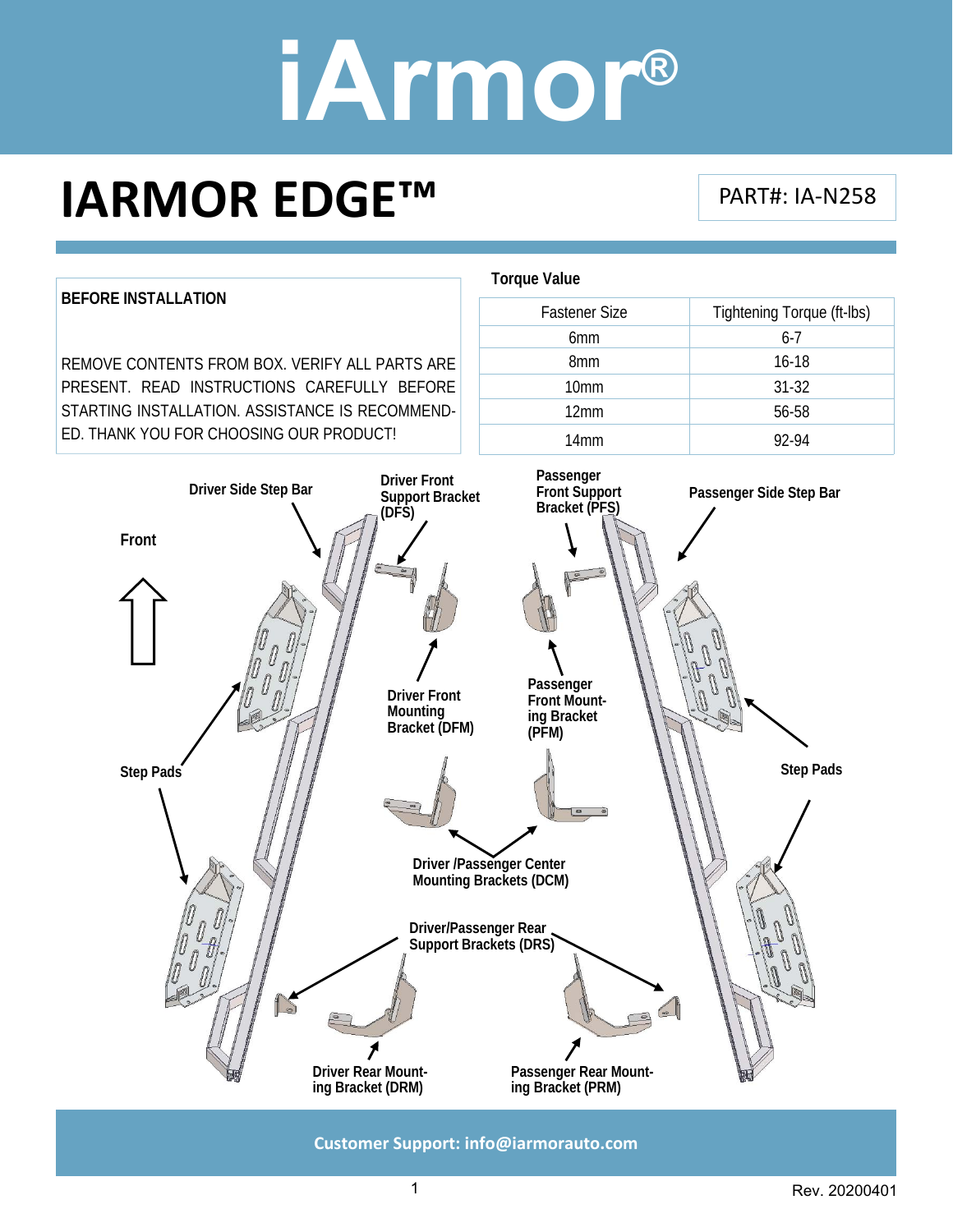

**The instruction here is for your reference only. We strongly recommend the professional installer for best result. We are not responsible for any damage caused by the installation**.

#### **STEP 1**

Install the Step Pads onto the step bars with (32) M6X1-20 T-Bolts, (32) M6 Flat Washers, (32) M6X1 Nylon Lock Nuts and (8) M6X1-20 Flat Sunk Head Bolts.

**(8) M6X1-20 T-Bolts** 

**(8) M6 Flat Washers** 

**(8) M6X1 Nylon Lock Nuts** 







#### **STEP 2**

Start the installation under the passenger side of the vehicle. Locate the front (3) factory studs along the inner side of the body panel, **(Fig 1)**. **NOTE:** Use a wire brush to remove paint buildup on the threaded studs before installing brackets.

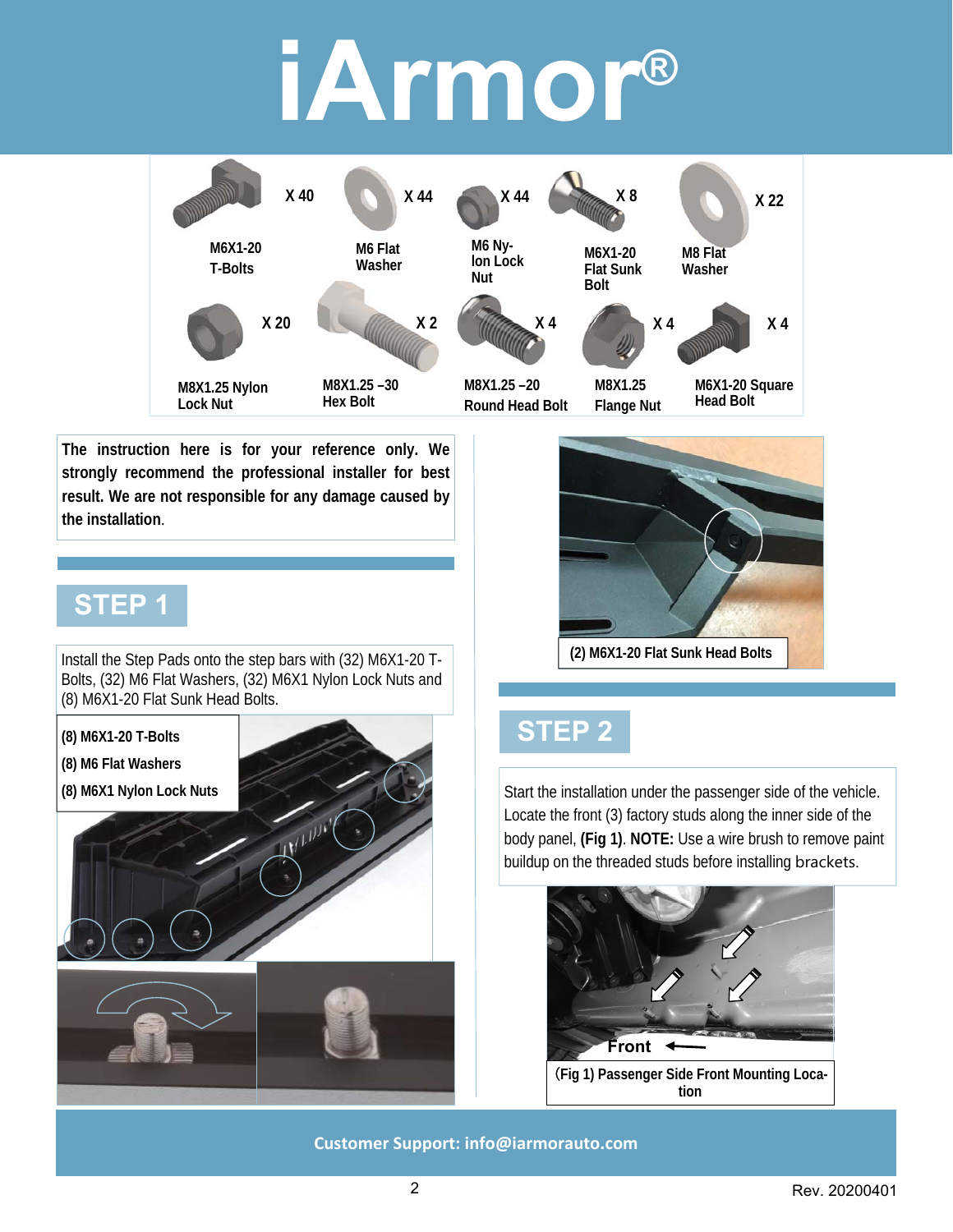#### **STEP 3**

Select (1) Passenger Front Mounting Bracket **(PFM)** and (1) Passenger Front Support Bracket **(PFS)** , Assemble **PFM** and **PFS** together with (2) M8X1.25-20 Round Head Bolts (2) M8 Flat Washers and (2) M8X1.25 Flange Nuts. Attach the Assembled Mounting Bracket to the (3) factory studs with (3) M8 Flat Washers and (3) M8X1.25 Nylon Lock Nuts, **(Fig 2 & 3)**. Leave brackets loose at this time.





(**Fig 3) Passenger Front with Mounting Bracket Installed** 

### **STEP 4**

Locate the Passenger Center Mounting position **(Fig 4)**, and install the Passenger Center Bracket **(Fig 5)**.



#### **STEP 5**

Repeat **Steps 2 & 3** to install Passenger Rear Mounting Brackets **(Fig 6&7)**. And attach the Passenger Rear Support Bracket **(PRS)** to the Passenger Rear Mounting Bracket **(PRM)** with (1) M8X1.25-30 Hex Bolt, (2) M8Flat Washer and (1) M8X1.25 Nylon Lock Nut.



**(Fig 6) Passenger Side Rear Mounting Location**